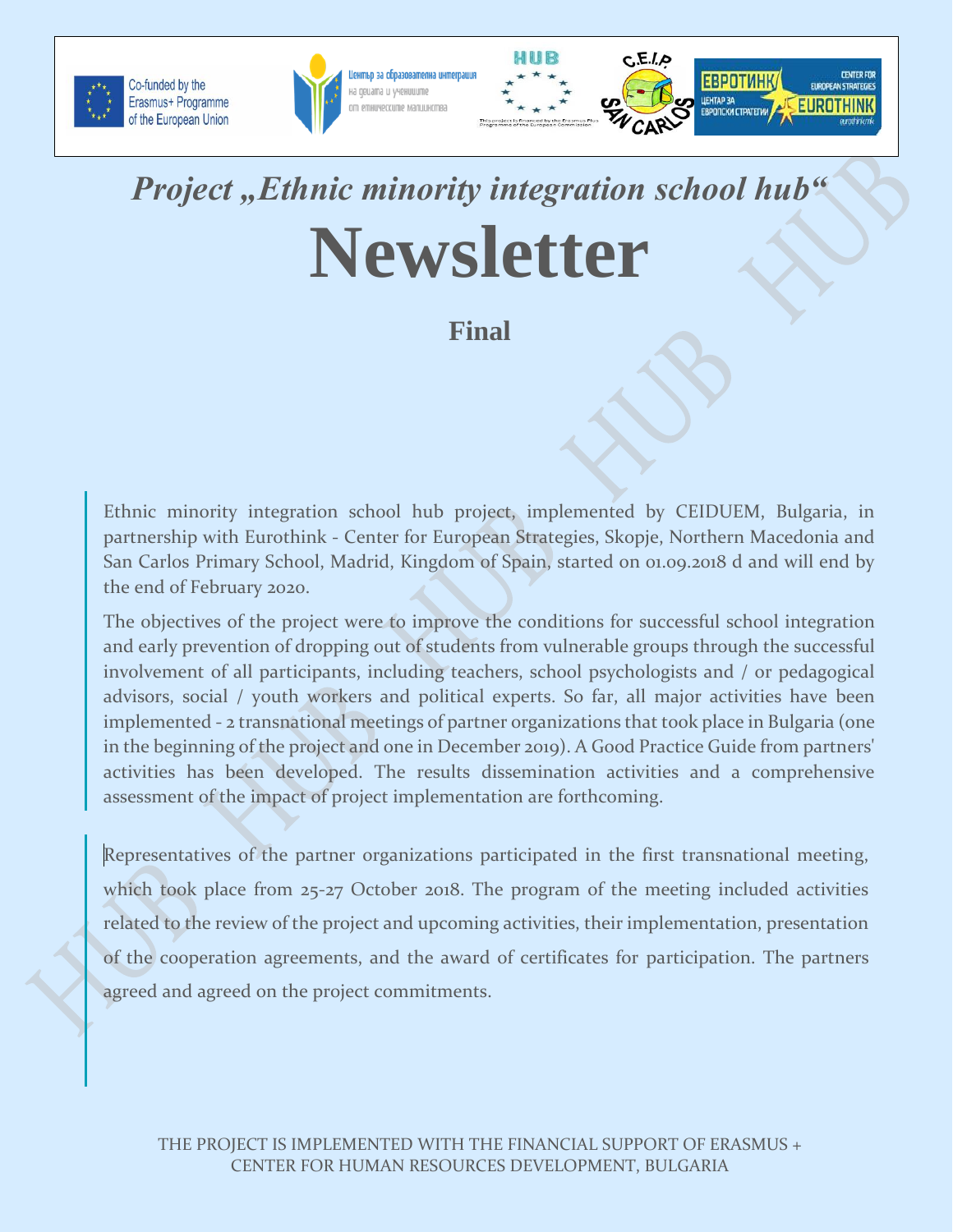In the period March 10-15, 2019, the first cross-border mobility project took place at the Park Hotel Moscow in Sofia. The event was attended by 33 representatives of the partner organizations - 13 from Bulgaria and 10 each from Northern Macedonia and Spain.

The event was opened by Manuel Radeva, Director of CEIDUEM and Project Manager. She presented the goals and activities of the project, the mobility program in Bulgaria and the funding body Erasmus + program.

During the mobility, creative workshops were held, good practices and presentations on the role of parenting communities were presented.

A working visit was also held at the Nayden Gerov secondary school, Plovdiv, which has extensive experience in educational integration and implementation of student retention policies in the education system.











THE PROJECT IS IMPLEMENTED WITH THE FINANCIAL SUPPORT OF ERASMUS + CENTER FOR HUMAN RESOURCES DEVELOPMENT, BULGARIA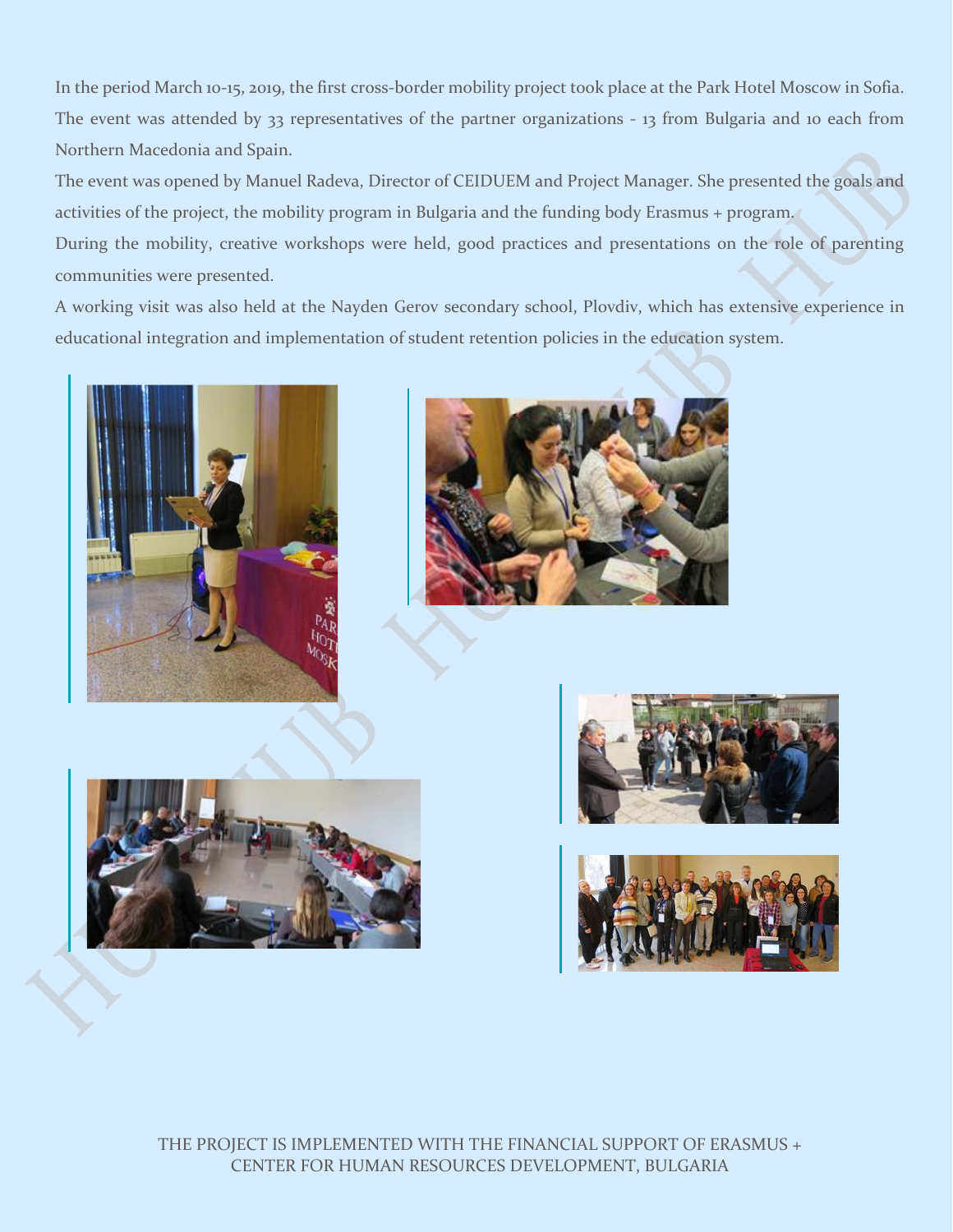In the period June 27 - July 2, 2019, the second cross-border mobility project took place at the Continental Hotel in Skopje, Northern Macedonia.

The participants again included representatives and experts from organizations, educators, school psychologists, pedagogical advisors and youth workers.

The mobility program included activities related to sharing creative methods for working with children from vulnerable groups, developing a methodology structure and a plan for adapting good practices from the three countries, a working visit to school, a webinar and meeting with political figures, and representatives of state institutions responsible for educational integration.

All participants had the opportunity to share their experiences and  $\mathbb{R}$  and  $\mathbb{R}$  and expressed their satisfaction with the discussions and working visits.





A visit was also made to the largest school in N. Macedonia and one of the largest segregated schools in general (entirely Roma) in the Shuto Orizari neighborhood in Skopje.





THE PROJECT IS IMPLEMENTED WITH THE FINANCIAL SUPPORT OF ERASMUS + CENTER FOR HUMAN RESOURCES DEVELOPMENT, BULGARIA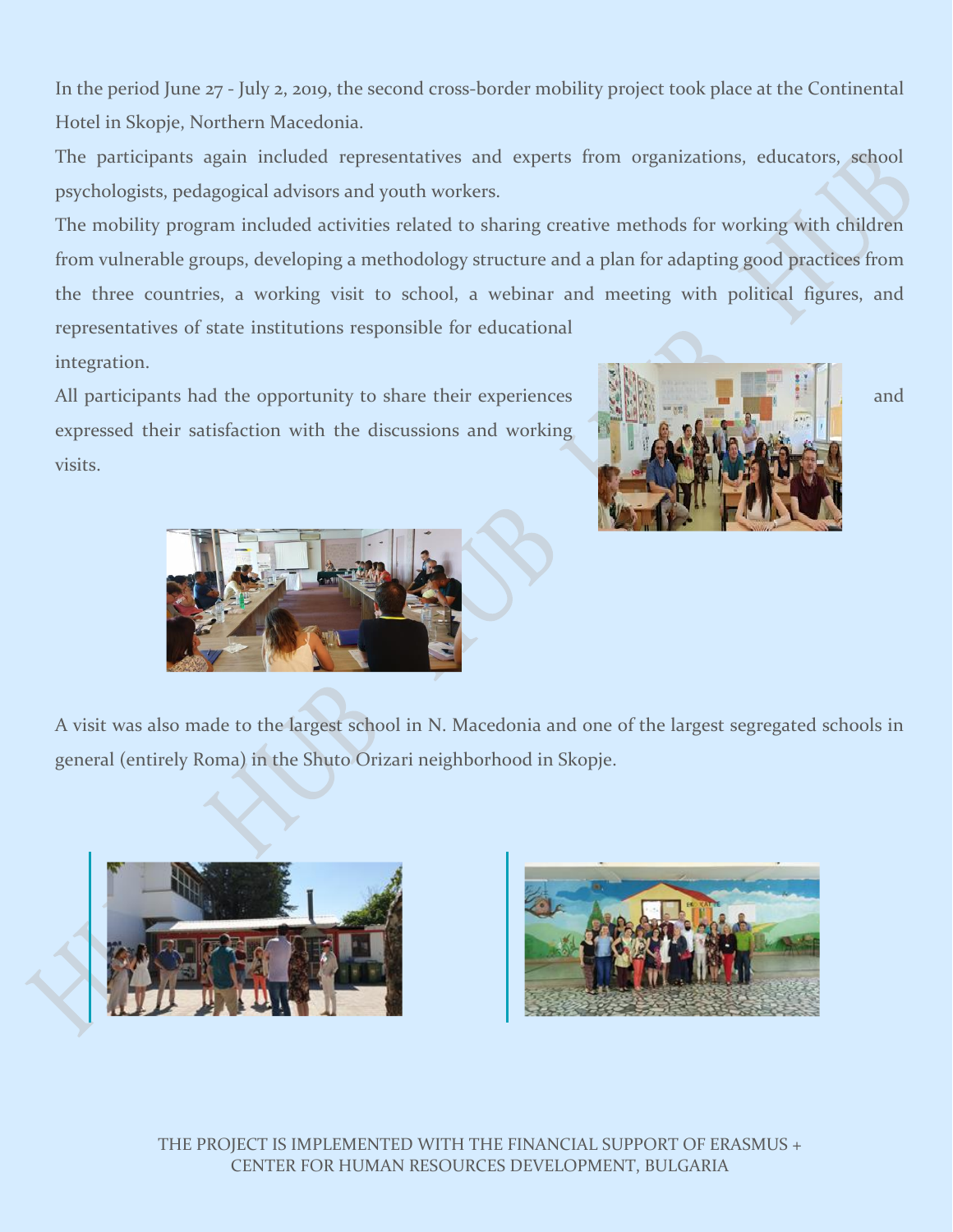The third cross-border mobility of the project took place from 18 to 23 September 2019 in Madrid, Spain. The theme of mobility was "From Practice to Policy".

The mobility program included working visits to institutions and organizations working with children from vulnerable groups, presenting activities to prevent dropping out of the educational system, targeted activities for integration and socialization of children and students from different ethnic groups, a webinar and meeting with political figures and representatives of state institutions responsible for educational integration.

A meeting was held with representatives of the Vilaverde municipality of Madrid, responsible for families and minorities.

As part of the mobility, a fully segregated school was visited in the Valécas area - Public School Núñez de Arenas, where mainly Roma children and students were studying.

There was a meeting with the Foundation FSG (Fundacion Secretariado Gitano), which mainly deals with social and intercultural issues, including education.







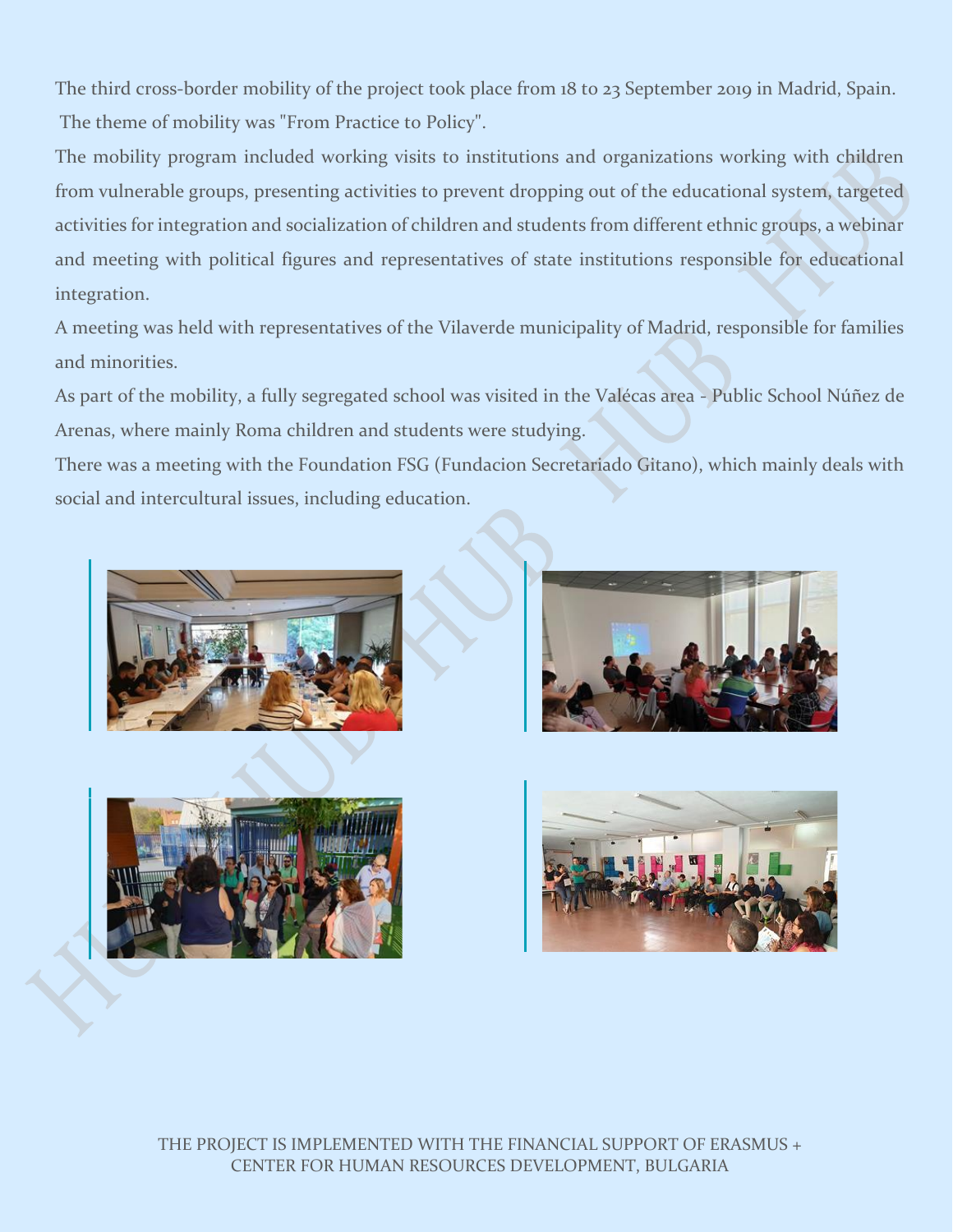At the beginning of December 2019, the last meeting of the partner organizations took place in Sofia, Bulgaria.

The three teams had the opportunity to share their experience of participating in the project, as well as the benefits for organizations, participants in mobility and for educational institutions and organizations at local and national level resulting from the implementation of the activities.

During the meeting, a presentation of good practices was presented and discussed and approved. Individual dissemination plans were developed and a discussion was held on how to achieve sustainability of the results achieved.